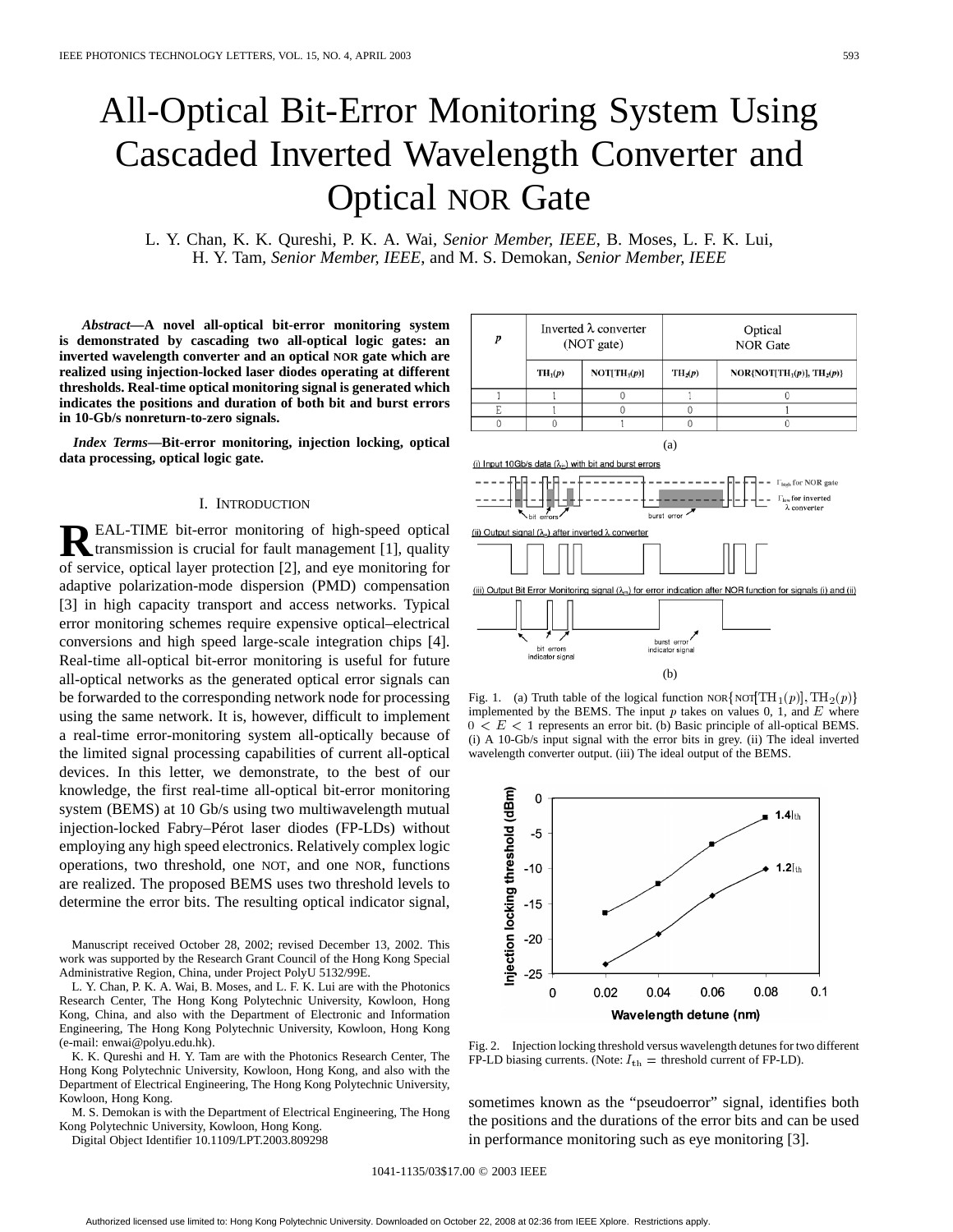

Fig. 3. Experimental setup for the BEMS. Note: PC—polarization controller; MOD—modulator; COUP—coupler; ODL—optical delay line; ATT—variable attenuator; CIR—circulator; and BPF—tunable bandpass filter.

## II. OPERATION PRINCIPLES

The all-optical bit-error monitoring system is realized using two stages of all-optical processes: a NOT gate to perform an inverted wavelength conversion of the input signal and a NOR operation for the wavelength converted NOT gate output signal and the original input signal. In the proposed scheme, we identify an error using two optical threshold levels  $\Gamma_{\text{low}}$  and  $\Gamma_{\text{high}}$ , where  $\Gamma_{\text{high}} > \Gamma_{\text{low}}$  [Fig. 1(b)], instead of just one decision level in conventional electronic bit-error test sets. If the optical intensity in a bit period is above  $\Gamma_{\text{high}}$  (below  $\Gamma_{\text{low}}$ ), the bit period is assumed to contain a correct "1" ("0") bit. If the optical intensity falls in between the two threshold levels, the bit period is assumed to contain an error bit. Thus, the data bit  $p$ in any signal can be classified to be in one of the three states, 0, 1, or  $E$ , where state  $E$  represents an error bit of value between 0 and 1. The operation of the BEMS can be realized using the logic operation NOR {NOT  $\text{TH}_1(p)$ ,  $\text{TH}_2(p)$ }, where  $TH<sub>1</sub>$  and  $TH<sub>2</sub>$  are threshold decision functions using the logical threshold levels  $\gamma_{\text{low}}$  and  $\gamma_{\text{high}}$ , respectively. The  $\gamma_x$  is the logical value corresponding to the optical intensity  $\Gamma_x$  where  $x =$  low, high and  $0 < \gamma_{\text{low}} < \gamma_{\text{high}} < 1$ . That is, TH<sub>i</sub> $(p) = 1$ if  $p \geq \gamma_x$  and  $TH_i(p) = 0$  if  $p < \gamma_x$  where  $i = 1, 2$ , and  $x =$ low, high. The logical threshold levels are chosen such that  $\gamma_{\text{low}} < E < \gamma_{\text{high}}$ . These two logical threshold levels,  $\gamma_{\text{low}}$  and  $\gamma_{\text{high}}$ , correspond to the operation thresholds for the inverted wavelength converter  $(\Gamma_{\text{low}})$  and optical NOR gate  $(\Gamma_{\text{high}})$ , respectively. Fig. 1(a) shows the truth table of the logic operation, NOR {NOT  $\text{TH}_1(p)$ ,  $\text{TH}_2(p)$ } by the BEMS. The basic principles for the BEMS are illustrated in Fig. 1(b). Fig. 1(b-i) shows a 10-Gb/s data signal at wavelength  $\lambda_{\rm in}$ . The shaded bits identify both bit and burst errors. The 10-Gb/s corrupted data is then split into two portions, one of which undergoes inverted wavelength conversion and the other portion remains unchanged. Fig. 1(b-ii) shows the output of the inverted wavelength converter, i.e., the NOT gate, which performs the logic functions NOT  $[TH_1(p)]$ . The wavelength converted signal in  $\lambda_a$  is then combined synchronously with the unmodified portion of the original corrupted 10-Gb/s signal in  $\lambda_{\rm in}$  and fed into the optical NOR gate as shown in Fig. 1(b-iii). After the NOR operation, the output signal in  $\lambda_m$  identifies the position and duration of the error bits. The nature of the errors, bit or burst, are given by the duration of the output signal. In the experiment, the BEMS was realized using two injection-locked FP-LDs which functioned as the inverted wavelength converter and the optical NOR gate. The decision thresholds ( $\Gamma_{\text{high}}$  and  $\Gamma_{\text{low}}$ ) can be tuned by varying the wavelength detunes (the wavelength differences between the signal and the FP longitudinal modes) and the bias current of the FP-LDs (Fig. 2).

## III. EXPERIMENTAL RESULTS

Fig. 3 shows the schematic of the experimental setup to demonstrate the all-optical BEMS. The corrupted 10-Gb/s nonreturn-to-zero (NRZ) data signal was generated using two 10-Gb/s modulators on the output of a tunable laser (TL\_1). Data 1 and Data 2 are the two 10-Gb/s data sequences that fed into the two modulators. Data 2 is a delayed copy of the complement of Data 1. By operating the modulators at different extinction ratios, we could vary the intensities of individual bits. The bits with intensities between the two threshold levels were considered as error bits. We introduced both single-bit errors and burst errors. Thus, the errors in the corrupted signal are due to amplitude jitters only. We did not consider other sources of signal degradation such as signal-to-noise ratio degradation and waveform deformation. We then split the corrupted signals into two parts. One part was injected into an FP-LD (FP-LD\_1) which functioned as an inverted wavelength converter. FP-LD<sub>-1</sub> implemented the operation of  $TH_1$  and the NOT gate using dual wavelength mutual injection locking [5]. Besides the input 1542.67-nm  $(\lambda_{\rm in})$  10-Gb/s data signal, we also injected a continuous-wave (CW) signal at 1548.32 nm  $(\lambda_a)$  into FP-LD\_1. The 10-Gb/s data and the CW signal were wavelength detuned from two different longitudinal modes of FP-LD\_1 at the longer wavelength side with values of 0.18 and 0.06 nm, respectively. The biasing current of FP-LD\_1 is 1.3  $I_{\text{th-1}}$  where  $I_{\text{th-1}}$  is the threshold current of FP-LD\_1. The threshold level for FP-LD\_1 was set to  $\Gamma_{\text{low}}$  such that an error bit in the data signal was treated as a "1." The powers of the data and CW signals were chosen such that a "1" bit or an error bit in the data signal would injection lock FP-LD\_1. Thus, the inverted data signal obtained at 1548.32 nm in the output of FP-LD\_1 had all the error bits converted to zeroes.

The other part of the original 10-Gb/s corrupted data signal was injected into another FP-LD (FP-LD\_2) together with the 1548.32-nm output from FP-LD\_1 which was synchronized to the 10-Gb/s data signal by the variable delay line (ODL). We also injected a CW signal at 1546.11 nm  $(\lambda_m)$  into FP-LD\_2.  $FP-LD_2$  realized the logic operations  $TH_2$  and the NOR gate using multiwavelength injection locking. The biasing current of FP-LD<sub>-</sub>2 is 1.1  $I_{\text{th-2}}$  where  $I_{\text{th-2}}$  is the threshold current of FP-LD\_2. Note that because the overall injected powers into FP-LD\_2 is smaller than that of FP-LD\_1, the biasing current